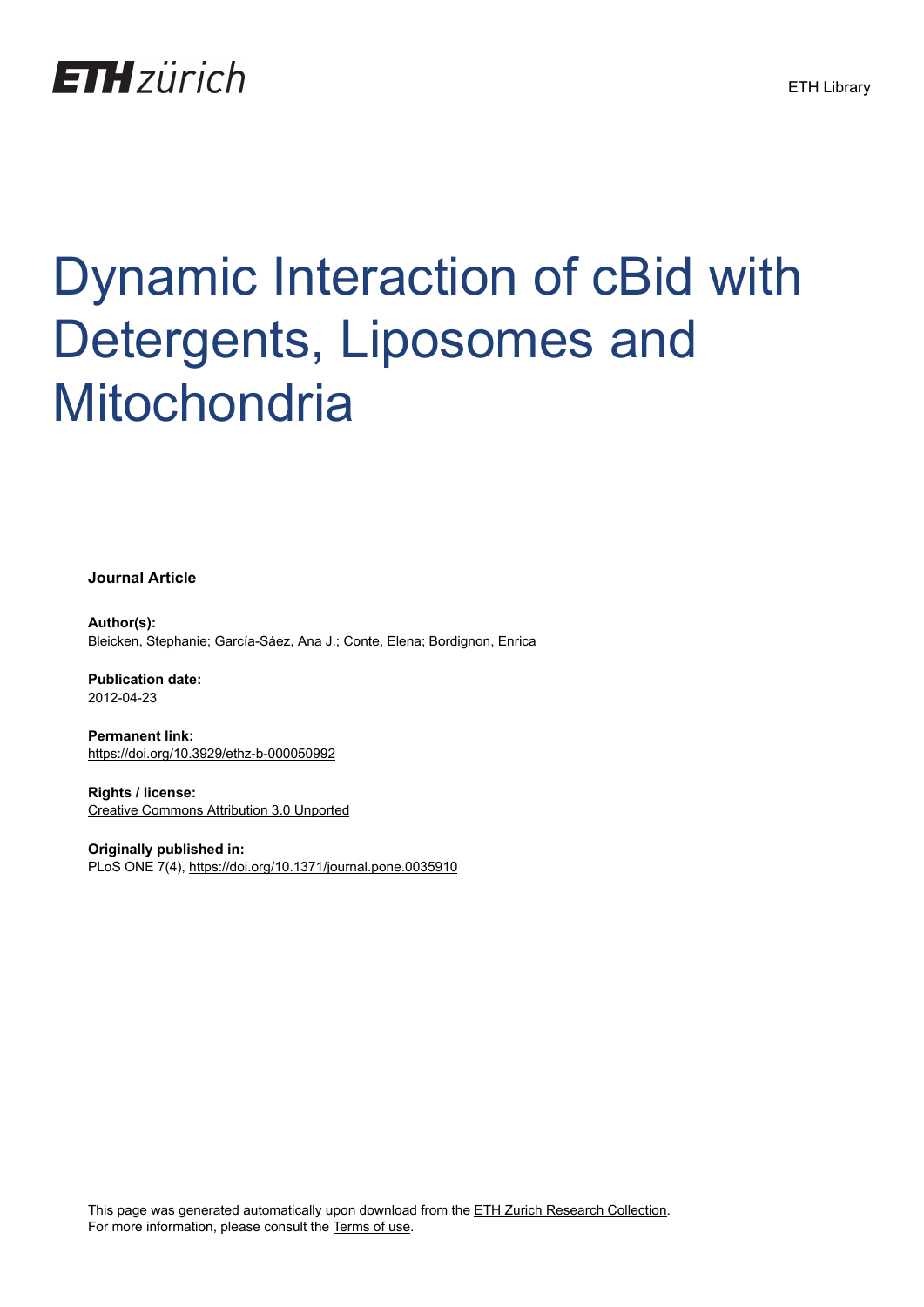# Dynamic Interaction of cBid with Detergents, Liposomes and Mitochondria

# Stephanie Bleicken<sup>1,2</sup>, Ana J. García-Sáez<sup>2</sup>, Elena Conte<sup>3</sup>, Enrica Bordignon<sup>4</sup>\*

1 Department of Membrane Biochemistry, Max Planck Institute for Biochemistry, Martinsried, Germany, 2 Department of Membrane Biophysics, BIOQUANT, Max Planck Institute for Intelligent Systems and German Cancer Research Center, Heidelberg, Germany, 3 Centro di Studio sui Mitocondri e Metabolismo Energetico (CNR) c/o Dipartimento di Biochimica e Biologia Molecolare, Università di Bari, Bari, Italy, 4 Laboratory of Physical Chemistry, ETH Zurich, Zurich, Switzerland

# Abstract

The BH3-only protein Bid plays a key role in the induction of mitochondrial apoptosis, but its mechanism of action is still not completely understood. Here we studied the two main activation events of Bid: Caspase-8 cleavage and interaction with the membrane bilayer. We found a striking reversible behaviour of the dissociation-association events between the Bid fragments p15 and p7. Caspase-8 cleavage does not induce per se separation of the two Bid fragments, which remain in a stable complex resembling the full length Bid. Detergents trigger a complete dissociation, which can be fully reversed by detergent removal in a range of protein concentrations from 100 µM down to 500 nM. Incubation of cBid with cardiolipincontaining liposomes leads to partial dissociation of the complex. Only p15 (tBid) fragments are found at the membrane, while p7 shows no tendency to interact with the bilayer, but complete removal of p7 strongly increases the propensity of tBid to become membrane-associated. Despite the striking structural similarities of inactive Bid and Bax, Bid does not form oligomers and reacts differently in the presence of detergents and membranes, highlighting clear differences in the modes of action of the two proteins. The partial dissociation of cBid triggered by the membrane is suggested to depend on the strong and specific interaction between p15 and p7. The reversible disassembly and re-assembly of the cBid molecules at the membrane was as well proven by EPR using spin labeled cBid in the presence of isolated mitochondria. The observed dynamic dissociation of the two Bid fragments could allow the assistance to the pore-forming Bax to occur repeatedly and may explain the proposed ''hit-and-run'' mode of action of Bid at the bilayer.

Citation: Bleicken S, García-Sáez AJ, Conte E, Bordignon E (2012) Dynamic Interaction of cBid with Detergents, Liposomes and Mitochondria. PLoS ONE 7(4): e35910. doi:10.1371/journal.pone.0035910

Editor: Shawn B. Bratton, The University of Texas MD Anderson Cancer Center, United States of America

Received September 8, 2011; Accepted March 26, 2012; Published April 23, 2012

Copyright: © 2012 Bleicken et al. This is an open-access article distributed under the terms of the Creative Commons Attribution License, which permits unrestricted use, distribution, and reproduction in any medium, provided the original author and source are credited.

Funding: The authors have no support or funding to report.

Competing Interests: The authors have declared that no competing interests exist.

\* E-mail: enrica.bordignon@phys.chem.ethz.ch

# Introduction

Bcl-2 proteins are key regulators in the mitochondrial dependent cell death pathway [1,2]. The protein family can be divided into three subgroups: the anti-apoptotic Bcl-2-like proteins (e.g. Bcl-xL), the pro-apoptotic multi-domain proteins (e.g. Bax or Bak) and the pro-apoptotic BH3-only proteins (e.g. Bid or Bim). The latter ones can be further subdivided in activators and sensitizers, depending on their mode of action (recently reviewed in [3]). Bcl-2 proteins are crucial in cancer development and therefore important targets in drug development (e.g. [4]).

The activator BH3-only protein Bid links the death receptor pathway to the permeabilization of the outer mitochondrial membrane [5,6]. In non-apoptotic cells Bid is present in the cytoplasm, where it can be cleaved by Caspase-8 [7]. The resulting cleaved protein is called cBid and contains two protein fragments p7 and p15 (tBid). Only after cleavage, Bid is able to trigger apoptosis  $[8,9,10,11,12]$ . *In vitro*, both cBid and tBid variants are shown to induce Bax activation [13,14]. tBid is proposed to be the active fragment and p7 to act like an ''inhibitor'' (e.g. [15,16]). However, it is not completely understood whether tBid is the only active factor in the living cell or also cBid is active. If tBid is the only active form, p7 needs to be removed. In vivo, proteasomal degradation of p7 was detected [17], offering an elegant mechanism of p15 release, but as p15 was also shown to be

degraded [17,18], the mechanism was not fully clarified. Even in vitro it is contradictorily discussed what happens to cBid when membranes and Bax are present. We previously found only a minority of cBid bound to the membrane [13], while others stated that it is the majority [14].

The structures of soluble inactive conformations of several Bcl-2 proteins, including Bid, were solved by NMR (e.g. [19,20,21,22,23]). NMR studies on human and mouse Bid [22,23] found that it has a globular fold very similar to Bax and Bcl-xL (Fig. 1). This is in contrast to other BH3-only proteins which are reported to be mainly unfolded [24]. Bax and Bcl-xL are composed of nine alpha helices ( $\alpha$ 1 to  $\alpha$ 9) with  $\alpha$ 2 representing the BH3 domain,  $\alpha$ 5/ $\alpha$ 6 the hydrophobic hairpin, and  $\alpha$ 9 being important for membrane insertion. Bid lacks  $\alpha$ 8 and  $\alpha$ 9 and has an additional short helix  $(\alpha 1/2)$  between  $\alpha 1$  and  $\alpha 2$  (Fig. 1). The Caspase-8 cleavage in Bid takes place in a loop before the BH3 domain in helix 2 (reviewed in [7]). Notably, we use here a helix nomenclature which refers to the Bcl-2 protein fold. Thus, we name  $\alpha$ 1/2 the short second helix, which is unique for Bid, while others may refer to it as helix 2, which changes the nomenclature of all following helices.

Although Bcl-2 proteins have been intensively studied for two decades now, major questions concerning their structure, function and interaction are still unanswered. Especially, the structures of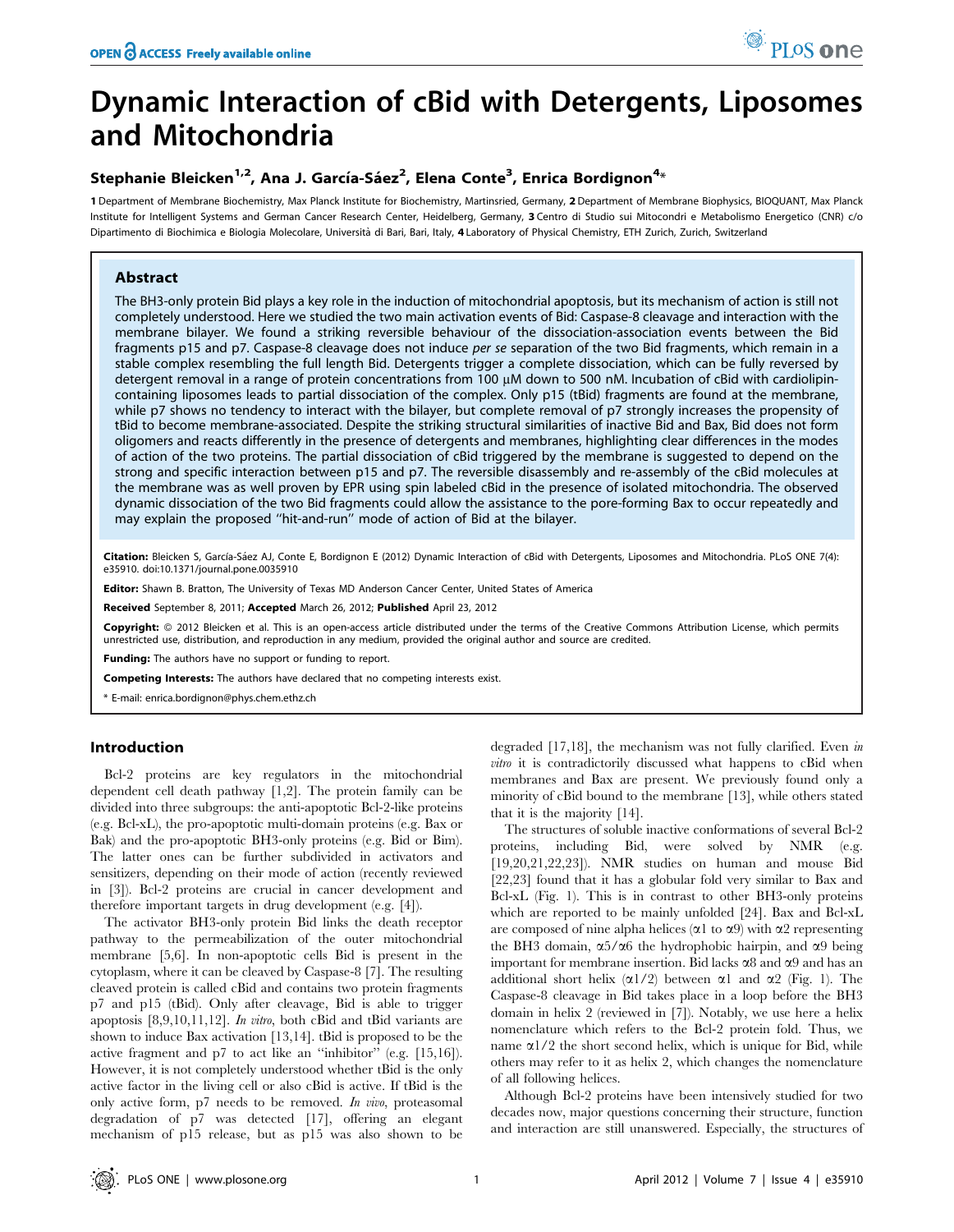

Figure 1. Structural similarities between mouse Bid and human Bax. A. NMR structure of mouse Bid (PDB 1DDB) with the two natural cysteines spin labeled in this study (C126 in p15 and C30 in p7) and the cleavage site in ball and stick models. B. Superposition of mouse Bid (colored) and human Bax (black, PDB 1F16). Color code for alpha helices in mouse Bid: 1, light yellow; 1/2, dark yellow; 2, orange; 3, gold; 4, pink; 5, red; 6, brown; 7, violet. doi:10.1371/journal.pone.0035910.g001

the active membrane-inserted or membrane-associated conformations are poorly understood and only local information is available.

Evidence for the existence of a transmembrane motif [25,26] and of a BH3-BH3 interaction in the membrane-inserted form of Bax and Bak [13,27,28] starts to accumulate, unveiling first structural details of the oligomeric membrane-bound form of the multi-domain pro-apoptotic proteins.

In the case of Bid, an NMR study showed that after cleavage the protein does not undergo conformational changes at millimolar concentrations, and suggested that at lower concentration spontaneous dissociation may occur [23]. After membrane reconstitution, tBid was shown by site directed spin labeling EPR to partially unfold and become membrane-associated, allowing exposure of the BH3 domain [29]. Studies on human Bid demonstrated that tBid adopts a unique helical fold in membrane environments, binding to the membrane without insertion of its helices [30].

Bcl-xL is also described to insert into membranes and to interact with Bid and Bax (e.g. [26,31,32]). Moreover, Bcl-xL is believed to be a kind of inhibitor of Bax-induced membrane permeabilization (e.g. [31]), but it was also shown that it can permeabilize membranes by itself [32,33]. Thus the interplay of Bid, Bax and Bcl-xL is far from being understood.

This study focuses on the properties of the BH3-only protein Bid in its three forms: full length Bid (FL-Bid), cBid and tBid in aqueous solution and in the presence of detergents or liposomes. To address the dynamic properties of cBid in a physiological environment by EPR, we used for the first time site directed spin labeling in the presence of isolated mitochondria from rat liver. No reconstitution attempts were performed, but the different forms of the protein were allowed to interact spontaneously with the different environments. With respect to Bax, Bid responds

differently to detergents and membranes highlighting remarkable differences in the modes of action of the two proteins despite the striking similarities in their inactive conformations.

Our data confirm the very stable interaction between the Caspase-8 cleavage products p7 and p15 found by NMR [23]. Additionally, we show that this tight interaction holds the fragments together even at submicromolar protein concentrations, proving that it is not an artefact due to the high protein concentration, but an intrinsic property of cBid. This fact demonstrates that the separation of both fragments needs an extra trigger besides the cleavage (e.g. detergents or lipids). Surprisingly, we found that fragment dissociation is fully reversible, highlighting a unique feature of cBid to reversibly switch between two conformations: an assembled and soluble p15- 7 complex and the two separated fragments from which p15 (tBid) is membrane associated. The reversibility of the assemblydisassembly, which could also be shown in the presence of mitochondria provides a possible molecular basis for the ''hit-andrun'' model of Bid-induced Bax activation.

#### Results

#### Bid does not oligomerize

To characterize the propensity of mouse FL-Bid, cBid and tBid to form oligomers we used SEC (size exclusion chromatography) combined with SDS PAGE in the presence and absence of the reducing agent DTT (Fig. 2). All Bid variants used in this work were shown before to induce Bax activation [13]. As the the nitroxide spin label used for the site directed spin labeling EPR experiments shown later in this work is very sensitive to reducing agents, all EPR experiments were necessarily performed in the absence of DTT. In the labeled proteins all cysteines are covalently bound to the nitroxide label, thus they are not prone to disulfide linkage even in the absence of DTT. However, as we additionally used unlabeled Bid variants in some experiments, we checked that no artificial protein oligomers due to cysteine linkage were present without DTT.

FL-Bid and cBid eluted as 20 kDa monomers at 1.3 ml without DTT in SEC (Fig. 2A, black lines). Addition of DTT or spin labeling did not affect the elution peaks (data not shown). SDS PAGE on samples with DTT revealed no sign of dimerization in cBid. In the absence of DTT only traces of p15-p7, p15-p15 and p7-p7 disulfide-linked dimers were detected in the cBid sample (Fig. 2B). On the contrary, tBid was found by SEC to be exclusively dimeric in the absence of DTT (black line in Fig. 2A, bottom panel), and mainly monomeric in the presence of DTT (black dotted line in Fig. 2A, bottom panel), indicating the strong tendency of the surface exposed C126 cysteines (unique cysteine in tBid) to form a disulfide bridge. The tBid dimer is an artefact induced by the non-reducing in vitro conditions, and it is probably not relevant in vivo. The tBid dimer has possibly a different membrane binding activity with respect to the monomer, thus only the spin labeled tBid, which is unable to form disulfide bridges, was further used in this study.

In the presence of detergents FL-Bid and cBid eluted at around 1.1 ml (1% DDM (b-dodecyl-D-maltoside), red and 2% OG (octyl-glucoside), dark cyan in Fig. 2A). The elution volume is consistent with a soluble protein of about 50 kDa (protein ovalbumin - 43 kDa - eluted at 1.16 ml) and this shift likely represents the monomeric form of the protein interacting with the detergent micelle. It is worth noting that Bax eluted comparable to a 440 kDa protein under similar conditions [13]. Removal of DTT had only slight effects on the elution volumes of FL-Bid and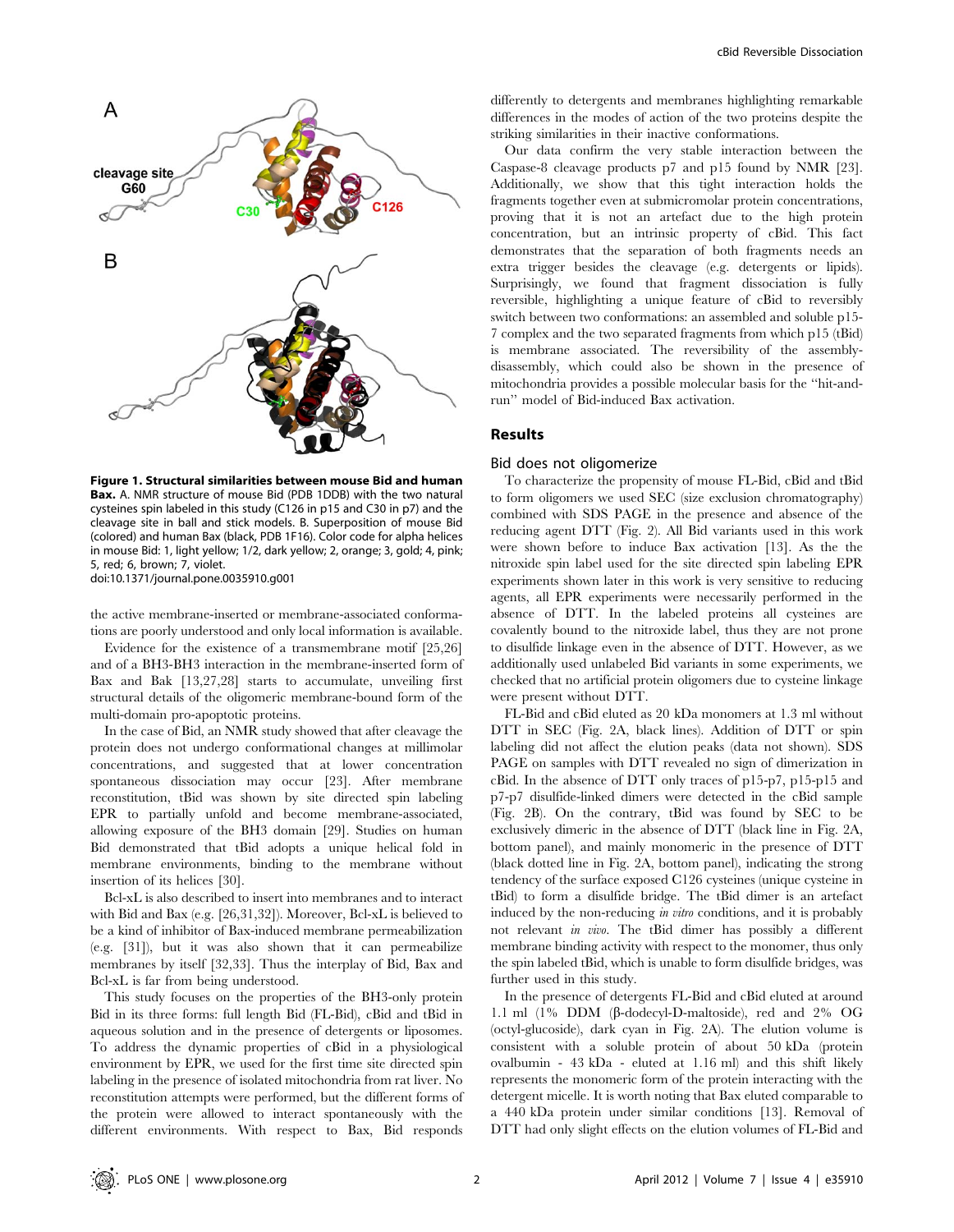

Figure 2. Oligomerization and structural stability of Bid. A. SEC chromatograms (Superdex 75 column) of FL-Bid, cBid and tBid. Black curves, soluble proteins; dark cyan, 2% OG; red, 1% DDM. For tBid the elution profile in the presence of DTT is also shown (dotted lines). B. SDS PAGE of cBid and tBid (before and after spin labeling) in the presence and absence of DTT. C. CD spectra of soluble and detergent-incubated (1% DDM) FL-Bid (black and red, respectively); soluble and detergent-incubated (1% DDM) cBid (gray and orange, respectively). D. Normalized melting curves of the Bid variants. Black and gray, soluble FL-Bid and FL-Bid<sub>R1</sub>, respectively; light and dark green, soluble cBid and cBid<sub>R1</sub>, respectively; blue, soluble tBid. E. Normalized melting curves of the Bid variants in the presence of 1% DDM. Red, FL-Bid; orange and yellow, cBid and cBidR1, respectively; brown, tBid. doi:10.1371/journal.pone.0035910.g002

cBid, in detergents (not shown). tBid was only analyzed in presence of detergents and DTT and eluted at about 1.2 ml (Fig. 2A).

In summary, SEC demonstrated that tBid is monomeric in vitro only in the presence of reducing agents. FL-Bid and cBid interact with the detergent micelles, but do not tend to form oligomers, which is in contrast to observations on Bax [13]. The absence of detergent-induced oligomerization does not indicate a lack of conformational changes in Bid, which will be addressed in the following paragraphs.

#### Secondary structure and stability of Bid

According to literature, human and mouse FL-Bid, cBid, and tBid are mainly composed of  $\alpha$ -helices [22,30]. We performed CD spectra on the mouse analogs to confirm the correct protein folding (Fig. 2C, Fig. S1). The CD data confirmed for FL-Bid and cBid a  $\alpha$ -helical content of 54–55% and for tBid a predominant  $\alpha$ helical content as well (Fig. S1). Moreover, we found that addition of detergents did not change the overall secondary structure (Fig. 2C).

The stability of all Bid variants was also investigated by thermal denaturation. The CD melting curves showed a sigmoidal behaviour (Fig. 2D). Melting was not completely reversible (not shown). FL-Bid was the most stable derivative with a melting point of 87–90 $\mathrm{C}$  (black). Cleavage reduced the melting temperature to  $77^{\circ}$ C, indicating a decrease in protein stability (light green). tBid was the least stable with a melting point of  $\sim 60^{\circ}$ C (blue), demonstrating that p7 is relevant for its stability.

The spin label covalently bound to the natural cysteines had no effect on FL-Bid (grey), and only a slight stabilizing effect was observed on cBid (Fig. 2D, dark green), which might be due to the presence of the spin label itself, or to the removal of p15-p15 and p7-p7 dimers otherwise present in the unlabeled protein sample (as detected by SDS PAGE without reducing agents, Fig. 2B). However, in the temperature range of the EPR experiments  $(20-37\degree C)$  there are no differences between unlabeled and spin labeled proteins.

After detergent addition, the melting curves of all three Bid derivatives changed to an almost identical non-sigmoidal form (Fig. 2E) and the melting was found to be fully reversible (not shown). Thus, addition of detergent changed the thermal stability of Bid. Interestingly, a similar melting behavior in the presence of detergent was also found for Bax [34].

In summary, the CD data showed that the secondary structure of Bid is not affected by Caspase-8 cleavage, removal of p7 or presence of detergents, whereas protein stability is affected by all three factors with caspase cleavage having only a slight effect. Spin labeling is shown to be tolerated by Bid without structural rearrangements. The changes in the melting behavior after addition of detergents clearly show that the detergent affects Bid, likely inducing a conformational change.

# Caspase-8 cleavage primes cBid for dissociation. Detergents separate the cBid fragments

Mouse Bid has two endogenous cysteines: C30 (located directly after  $\alpha$ 1, in p7) and C126 (at the beginning of  $\alpha$ 4, in p15, see Fig. 1). Both were spin labeled with MTSSL (methanethiosulfonate spin label) to detect conformational changes by EPR induced by Caspase-8 cleavage and detergents or membranes. For simplicity, the doubly spin labeled full length protein will be named  $FL-Bid<sub>R1</sub>$ , the cleaved version containing two spin labels  $cBid_{R1}$  and the singly spin labeled p15 fragment t $Bid_{R1}$  (R1 symbolizes the attached MTSSL). After cleavage each Bid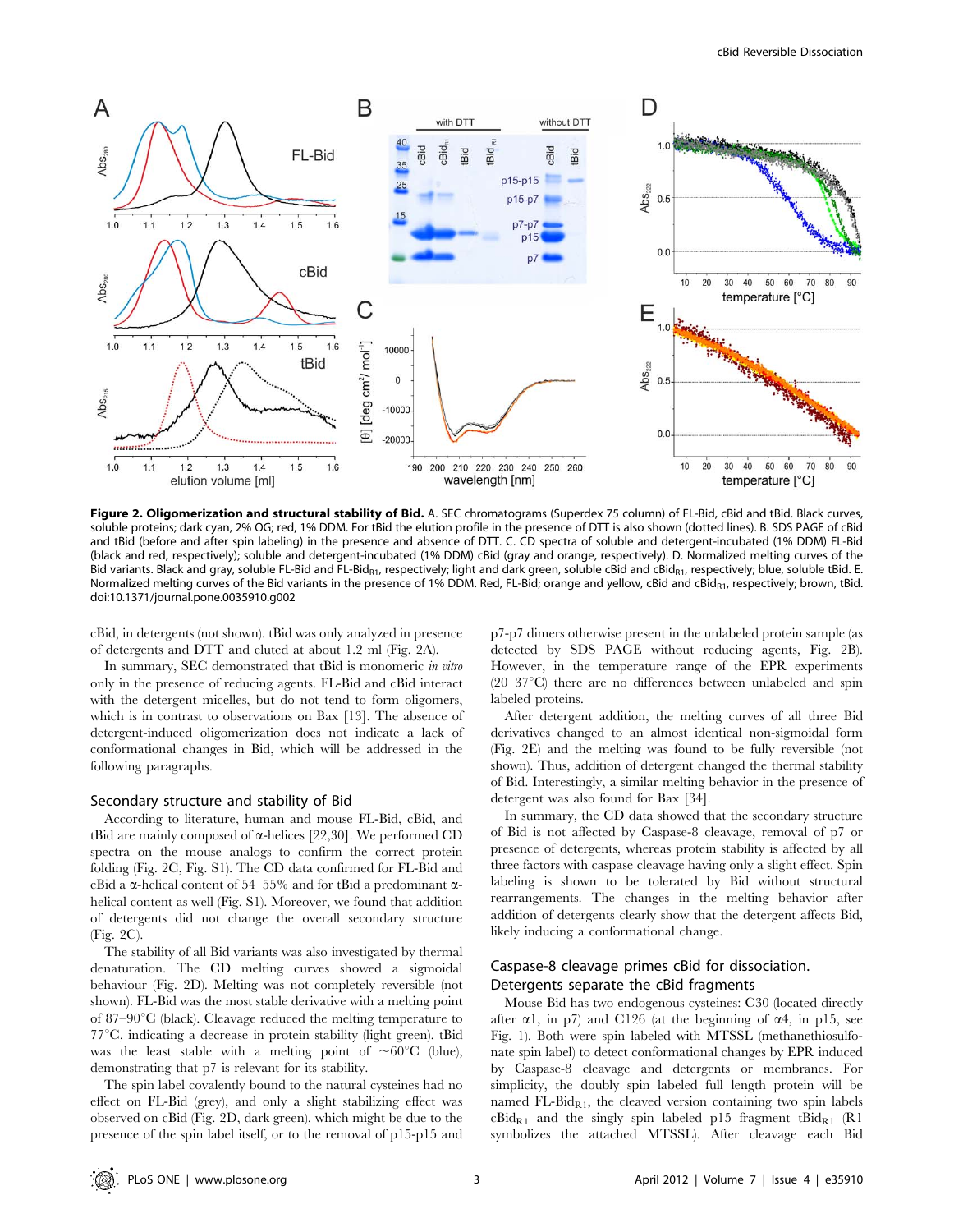fragment contains one spin label (Fig. 1). Measuring the distance between the two labels by pulse EPR will give direct information on the dissociation of the polypeptides. Additionally, continuous wave (cw) spectra of all Bid variants were detected to monitor the overall motion of the two labels, thus secondary and tertiary constraints, encoded in the EPR line shape.

The cw EPR spectrum of  $FL-Bid<sub>R1</sub>$  showed clearly two spectral components, representative of two spin label populations with a different degree of mobility (Fig. 3A, black spectrum and Fig. S2). The more mobile (m) spin label population is characterized by narrower EPR lines, and the one more restricted in motion (i) has broader EPR lines (see arrows in Fig. 3A). The two spectral fractions however cannot be directly assigned to two distinct dynamics of the two labeled sites, but rather their complex anisotropic motion, as the spectrum of the singly labeled FL- $Bid_{C126R1}$  (having only one cysteine at position 126) also showed two spectral components (Fig. S2).

Interestingly, cleavage by Caspase-8 led only to a minor increase in mobility in the spectra (Fig. 3B, black spectrum), which was also observed in the singly labeled Bid mutant (Fig. S3).

After incubation with increasing concentrations of DDM and OG, the spectra of  $Bid_{R_1}$  and  $cBid_{R_1}$  showed a distinct increase in the spin labels mobility (Fig. 3 A, B). The same effects were observed on the singly spin labeled mutants (Fig. S3).

To characterize the extent of cBid fragmentation the distance between the two labels at positions 126 and 30 was measured by Double Electron Electron Resonance (DEER, also known as PELDOR) in FL-Bid $_{R1}$  and cBid $_{R1}$  before and after addition of detergents (Fig. 3 C, D). In absence of detergent the same narrow distance distribution centered at 2.1 nm was measured between the two spin labeled sites in FL-Bid and in cBid. This indicates that the conformation of Bid is preserved after cleavage. Moreover, the invariant modulation depth confirms that all complexes are associated. The interspin distance detected correlates with the



Figure 3. Effect of detergent on Bid structure and dynamics. Room temperature continuous wave EPR spectra of FL-Bid<sub>R1</sub> (A) and cBid<sub>R1</sub> (B) in the absence (black) and presence of 0.5 (yellow) and 2% DDM (red) and 1 (cyan) and 2% OG (dark cyan). Arrows highlight the immobile (i) and mobile (m) spectral components. C, D. Normalized form factors F(t) and distance distributions obtained by fit of the DEER traces with the software DeerAnalysis2010 in the absence and presence of detergents (color code as in panel A). Protein concentrations 40 µM. doi:10.1371/journal.pone.0035910.g003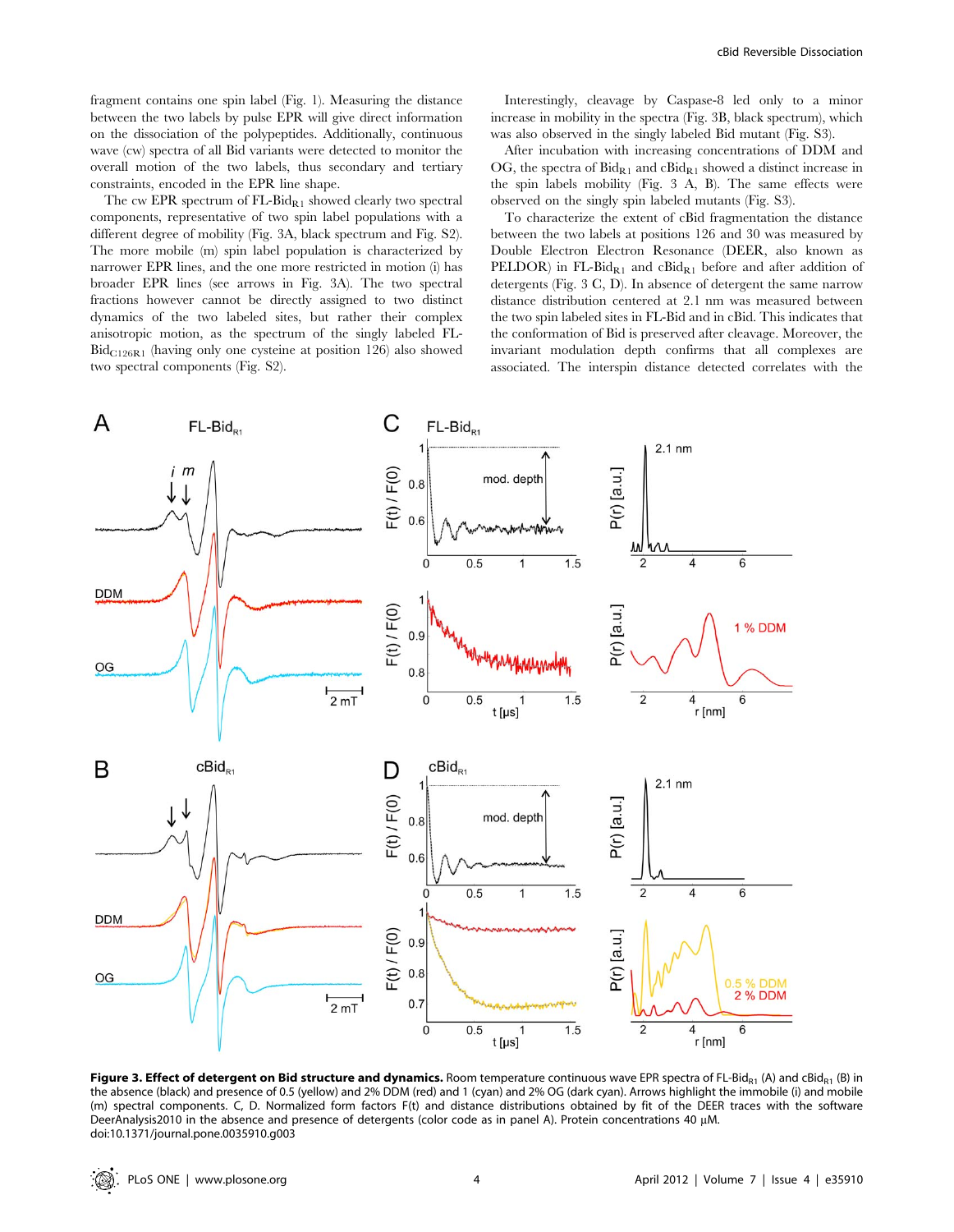2 nm  $C\alpha$ -C $\alpha$  average distance between the two residues in the NMR structural models [23].

Upon detergent addition, the two labels moved apart in FL-Bid showing a broad range of distances from 1.5 to 6 nm (Fig. 3C, red traces). This effect can be explained by a dynamic exposure of the protein hydrophobic core. In the case of  $cBid_{R1}$  low DDM concentration (0.5%) induced a partial displacement of the two polypeptides (Fig. 3D, orange traces). Addition of higher detergent concentrations (2% DDM) induced an almost complete disassembly of the two polypeptides (Fig. 3D, red traces). The decrease in modulation depth from 0.45 in the absence of detergent (value which describe a 100% population of interacting polypeptides) to 0.06 in the presence of 2% DDM, indicates that only 10% of the fragments are still interacting under these conditions. These results show that the interaction between p15 and p7 is rather strong and complete disassembly following Caspase-8 cleavage only occurs in the presence of high detergent concentrations.

It is worth noting that Bax acts very differently in presence of detergents: it forms high order oligomers with defined intermonomer distances as detected by EPR [13].

# Reversible dissociation of p15 (tBid) and p7

The DEER traces of cBid  $(180 \mu M)$  concentration) before and after addition of 2% OG are shown in Fig. 4A, B. The detergent is shown to induce complete fragments dissociation (Fig. 4B). Removal of detergent by extensive dialysis resulted in complete reassembly of the two fragments and reappearance of the initial narrow 2.1 nm distance distribution with the same modulation depth in the DEER trace, indicating that all complexes reassembled (Fig. 4C). No evidence for distances arising from newly formed p7-p7 or p15-p15 dimers was obtained. The reversibility of the disassembly induced by OG could also be detected at protein concentrations two to three orders of magnitude smaller (500 nM) by fluorescence spectroscopy. The fluorescence spectra obtained upon excitation at 280 nm characteristic of the tryptophanes and tyrosines in cBid (Y47, W48, Y185) show a distinct shift towards shorter wavelength upon OG addition, which can be fully reversed by detergent removal (Fig. 4D).

The reversibility of the polypeptides disassembly down to submicromolar concentrations proves that the strong and specific interaction between p7 and p15 is a characteristic feature of cBid and not an artefact induced by high protein concentrations. Interestingly, the same attempts to show reversibility for detergentinduced Bax oligomerization were not successful, and mostly resulted in protein precipitation (not shown).

#### cBid and tBid: different interactions with liposomes

In vivo, Bid needs to translocate from the cytosol to the outer mitochondrial membrane to be able to activate Bax. Thus, we investigated by EPR to what extent the stable interface holding the two Bid fragments together can be destabilized by interaction with the membrane bilayer. To address the cBid dissociation in the presence of membranes we performed experiments with liposomes formed with ECL (E.coli polar lipid extracts, containing 9.8% cardiolipin) or a lipid mixture (MOML) mimicking the composition of the outer mitochondrial membrane [14] (1 mg lipid mix contains 0.46 mg egg phosphatidylcholine, 0.25 mg egg phosphatidylethanolamine, 0.11 mg bovine liver phophatidylinositol, 0.10 mg 18:1 phosphatidylserine, and 0.08 mg cardiolipin). Immediately after addition of ECL liposomes at  $37^{\circ}$ C a slight increase in mobility was observed for  $cBid_{R1}$  (Fig. 5A). Prolonged incubation with liposomes (up to 16 h at  $37^{\circ}$ C) did not further modify the EPR spectrum, as clearly seen from the two selected spectra detected after 3 and 16 h of incubation (Fig. 5B).

To analyze the minor spectral changes in more detail, the membrane was separated from the soluble fraction by centrifugation and the membrane pellet was washed once to remove unbound cBid molecules and free spin label, possibly released during the incubation time. The EPR spectra showed that the majority of cBid molecules stays in the supernatant fraction while a minor protein fraction is membrane-associated (Fig. 5C). ECL or MOML mixtures showed exactly the same effects. The proteins at the membrane showed a relevant increase in mobility, similar to what was observed upon detergent addition. The SDS PAGE performed on the EPR samples confirmed that most of cBid was in the supernatant, in fact the amount of cBid in the pellet fraction was below the detection limit (Fig. 5E). In our previous work, cBid was mixed with ECL liposomes and the SDS PAGE also showed the majority of cBid in the supernatant, while only a faint band of p15 was found in the membrane fraction, in line with the new EPR data [13].

The same experiments were performed with tBid carrying a single spin label side chain at position 126. The spectrum of tBid in solution shows a remarkably more mobile spin labeled side chain at position 126 than in the cBid (Fig. 5D), however the spectral analysis is complicated by the presence of a fraction of residual free label which could not be removed due to the tendency of tBid to aggregate during the washing steps necessary to eliminate the unbound label. After incubation of tBid with membranes and separation of supernatant and membrane fraction, the spectrum of the supernatant showed basically the features of the free MTSSL (Fig. 5D) present in the sample. The spectrum of the membrane inserted tBid showed a highly dynamic spin label at position 126, in agreement with the spectra obtained for the membrane fraction of  $cBid_{R1}$ . The EPR samples were analyzed by SDS PAGE, which confirmed that most tBid was in the membrane fraction (Fig. 5E). Our results agree with the findings from several groups showing that tBid inserts spontaneously into membranes containing cardiolipin [14,32]. The EPR data clearly show that when p7 is present, tBid does not completely insert into membranes.

To further verify that p15 is the only part of the protein interacting with the membrane and that cBid is not as lipophilic as tBid even at lower protein concentrations, single cysteine cBid variants in which either p7 (Bid-C126S mutant) or p15 (Bid-C30S mutant) were labeled with an alexa 633 dye ( $cBid<sub>p7red</sub>$  and cBidp15red) and separately mixed with GUV (giant unilamellar vesicles composed of 80% egg-PC and 20% cardiolipin). In line with the EPR data, the cBid<sub>p15red</sub> showed that p15 partially colocalizes with the membrane (Fig. 6A) and that the majority of  $cBid<sub>p15red</sub>$  remains in solution, as indicated by the clear alexa 633 background outside the GUVs (Fig. 6A). Performing the same experiment with  $cBid_{p7red}$  revealed that p7 remains in the soluble fraction (Fig. 6B). In summary, the presence of liposomes leads only to a partial dissociation of the p15/p7 complex, while the majority of molecules stayed associated in the soluble fraction. ECL and MOM liposomes were both equally suited for experiments with cBid. tBid in contrast to cBid was found mainly in the membrane fraction. The spectral features of the spin label attached to C126 in tBid or to the membrane-bound p15 fragment originating from cBid are similar. Only the p15 fragment is binding to membranes, while p7 stays in solution.

#### Reversible cBid binding to isolated mitochondria

EPR experiments on spin labeled proteins in cells or organelles are difficult to perform as the nitroxide radical is extremely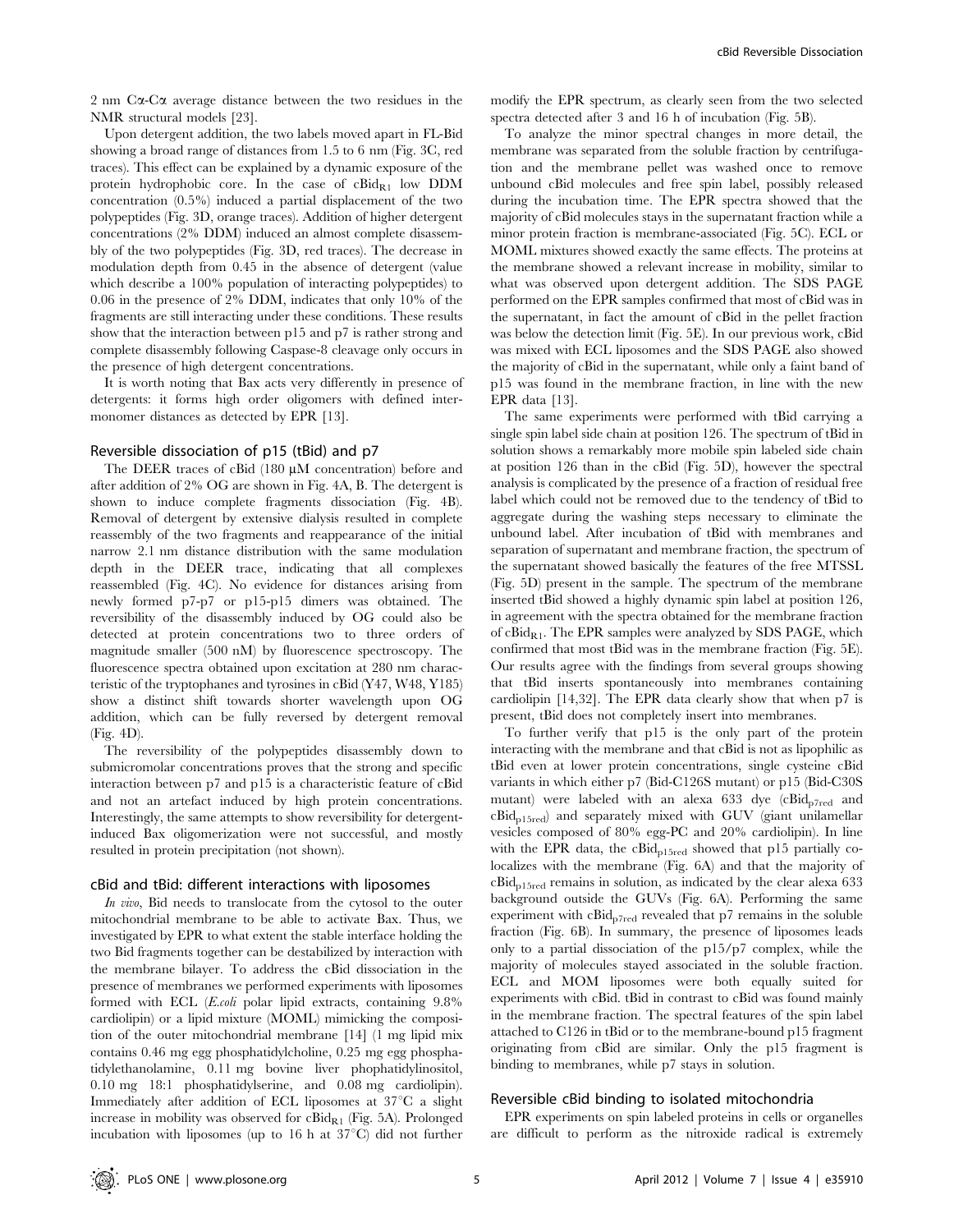

Figure 4. Reversibility of the cBid dissociation at different protein concentrations. (A) Normalized DEER traces V(t), normalized form factors F(t) and distance distributions obtained with the software DeerAnalysis2010 of cBid<sub>R1</sub> in the absence of detergent (A), in the presence of 2% OG (B, only V(t) is presented), and after removal of detergent by extensive dialysis (C). Asterisks denote noise-related artefacts in the distance distribution. Protein concentration 180 µM. (D) Tryptophan and tyrosine (Y47, W48, Y185) fluorescence spectra of cBidR<sub>1</sub> detected after excitation at 280 nm in the absence of detergent (black), in the presence of 2% OG (gray), and after removal of detergent by extensive dialysis (dotted black). Protein concentration 0.5 uM. doi:10.1371/journal.pone.0035910.g004

sensitive to reducing agents. Only recently, first attempts to overcome these problems have been published [35,36].

To study the dynamics of cBid membrane binding under more physiological conditions, we achieved to perform for the first time EPR experiment with spin labeled cBid incubated with isolated mitochondria from rat liver. Addition of spin labeled cBid to isolated mitochondria (1.6 mg/ml lipid concentration) was found not to decrease the intensity of the EPR spectrum, indicating that no reducing agents were released in the buffer (Fig. 7, upper central spectrum). The isolated mitochondria were first incubated for 20 min at 37°C with  $cBid_{R1}$ . After this first incubation period, the sample was divided into two identical aliquots. A 14-fold molar excess of unlabeled cBid was added to one aliquot, while the same volume of buffer was added to the second as a control. Both samples were further incubated for one hour at  $37^{\circ}$ C. After incubation, the spectra in the control sample showed a reproducible mobile component, possibly due to release of free spin label (about 15% of the overall spin concentration, highlighted by asterisks in Fig. 7), which was decreased in the presence of unlabeled competitor protein. The slow release of reducing agents from the mitochondria could induce the observed spin label release due to the reduction of the disulfide bond. This effect is more pronounced in the control sample as there are no competing unlabeled cBid molecules which can be labeled by the free MTSSL.

The mitochondria were then separated from the soluble fraction by centrifugation, and room temperature EPR spectra were detected both in the pellet resuspended in 10 µl of buffer and in the supernatant. Spin concentration was determined to compare

the  $cBid_{R1}$  amount in all fractions. Notably, the membrane bound portion of  $cBid_{R1}$  was decreased when unlabeled  $cBid$  was added (Fig. 7). The sample containing the competitor unlabeled cBid in solution showed a reproducible reduction in the amount of spins bound to the mitochondria, indicating that the bound fraction is in a dynamic equilibrium with the soluble fraction (see also Fig. S4). Taking into account the possible occurrence of an auto-spinlabeling of cBid from the label released in the sample, the reduction in the bound spins observed at the mitochondria confirms that the bound cBid molecules can be exchanged by the unlabeled moieties in solution. Analogously to what found for liposomes, only a fraction of the total cBid population interacts with the mitochondria, as can be seen from the SDS-PAGE performed on the pellet and on the supernatant fractions after incubation with mitochondria (Fig. S4). Interestingly, we found that cBid has a stronger tendency to interact with mitochondria than with liposomes (Fig. S5), suggesting a possible role of specific mitochondrial proteins (e.g. [37,38]).

The data obtained in mitochondria by EPR provide information which cannot be obtained by conventional biochemical techniques, and validate the idea that cBid molecules repeatedly exchange between their membrane bound and soluble conformation, and contradict the hypothesis that once bound, cBid stays permanently at the membrane. Moreover, our experiments show that cBid binds to liposomes, but to a greater extent to mitochondria, highlighting the role of mitochondrial proteins in the binding events.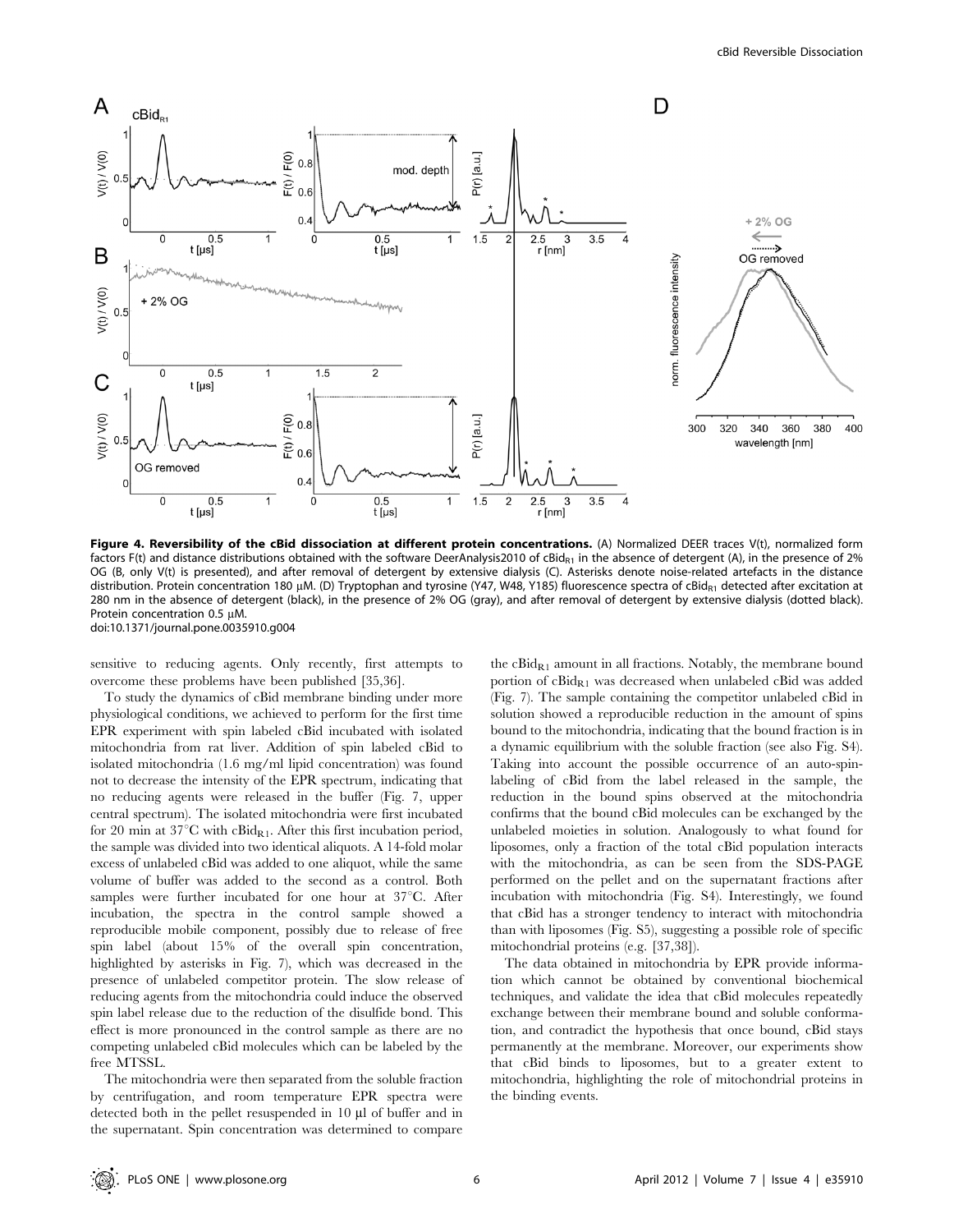

Figure 5. Bid-membrane interactions. A. Low field region of the EPR spectra of cBid<sub>R1</sub> detected at 37°C in buffer (protein concentration 40 µM, dotted grey) and after 2 minutes incubation (black) of 3.5  $\mu$ L cBid<sub>R1</sub> (40  $\mu$ M) with 4.5  $\mu$ L ECL liposomes (lipid concentration 4.5 mg/ml). The arrow highlights the small increase in spin label mobility. B. Spectra of cBid<sub>R1</sub> in the presence of ECL liposomes after 2 minutes (black), 3 h (red) and 16 h (green) incubation. C. Intensity normalized spectra of cBid<sub>R1</sub> in water (black). Spectra detected in the supernatant fraction (blue) and in the washed pellet fraction (red) after 3 h incubation of 50 µL cBidR<sub>1</sub> (110 µM) with 50 µL ECL or MOML liposomes (20 mg/ml lipids) at 37°C. The same results were reproduced with 4 times higher lipid to protein ratio (not shown). D. EPR spectrum of tBidR1 in water (black). Asterisks denote a small fraction of residual unbound MTSSL biradical in solution. Spectra detected in the supernatant fraction (blue) and in the washed pellet fraction (red) after 3 h incubation of 20 µL tBidR<sub>1</sub> (50 µM) with with 50 µL MOML liposomes (20 mg/ml lipids). The spectrum in the supernatant is assigned to the residual MTSSL free in solution. E. SDS PAGE of cBid<sub>R1</sub> and tBid<sub>R1</sub> in the supernatant fraction (sup.) and in the washed pellet fraction (pe.). The left lane shows the reference molecular weights, asterisks denote the liposome bands. Silver staining of this gel showed some cBid in the pellet fraction as well as some tBid in the supernatant fraction (data not shown). doi:10.1371/journal.pone.0035910.g005

# **Discussion**

Cleavage by Caspase-8 triggers the release of the p15 fragment (tBid) from cBid which in turns activates Bax at the membrane bilayer. Caspase-8 cleavage alone was previously shown by NMR not to induce protein dissociation at millimolar concentrations [23]. Here we make use of the two spin labeled natural cysteines, one in p15 and one in p7 to monitor the dissociation events by DEER at lower protein concentration. The EPR data confirm that

no dissociation occurs in cBid in the micromolar concentration range. The overall conformation of Bid before and after cleavage is maintained, as proven by the invariant 2.1 nm distance between the spin labels attached at cysteines 126 and 30. On the other hand, cleavage induced an alteration in the melting temperature of cBid, which correlates with decreased stability. Complete removal of p7 destabilizes p15 in solution shown as lower melting temperature and strong tendency to aggregate. Together, these findings indicate that Caspase-8 cleavage can only prime Bid for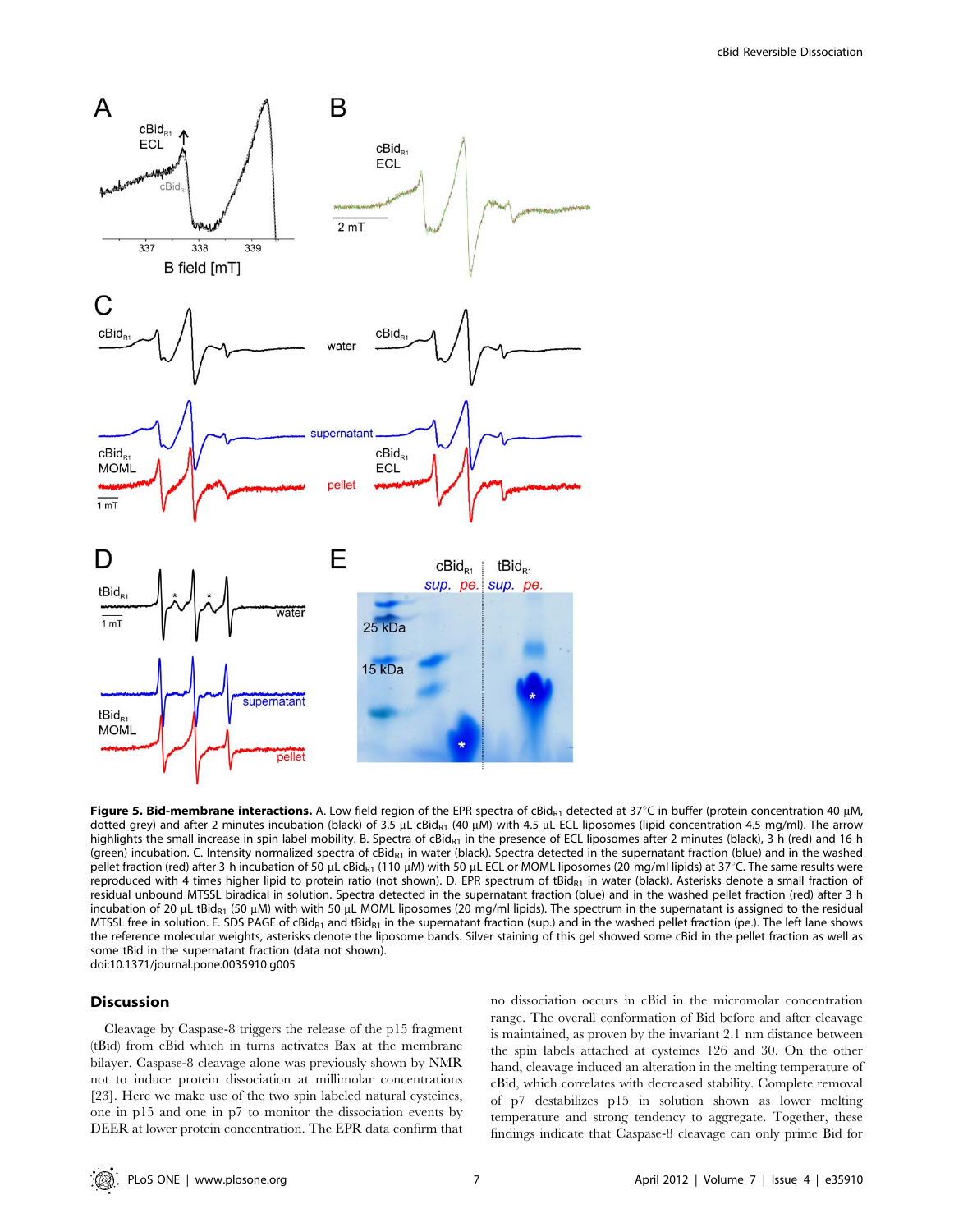

**Figure 6. Binding of p15 and p7 to GUVs.** cBid<sub>p15red (C305)</sub> and cBid<sub>p7red (1265) are shown in (A) and (B), respectively. GUVs composed of 80%</sub> phosphatidylcholine (egg), 20% cardiolipin (bovine heart) and <0.05%. DiO (Invitrogen) was incubated with 25 nM of the Alexa 633 labeled cBid variant. DiO is shown in the first panel (green) and the Alexa 633 labeled cBid variant in the second (red). The merge of the red and the green channel is shown in the third panel. The bar indicates 50 µm. Pictures were taken after 1 h. Due to better visualization the brightness in the red channel was increase for cBid<sub>p7red (126S)</sub>. Notably, due to the fragility of the GUVs, 10–20% of the total GUVs are permeabilized even in absence of any protein. doi:10.1371/journal.pone.0035910.g006



Figure 7. Exchange of Bid molecules at the mitochondrial membrane. Room temperature continuous wave EPR spectra of cBid<sub>R1</sub> in the presence of isolated mitochondria (1.6 mg/ml lipid concentration). The central upper spectrum of cBid<sub>R1</sub> is obtained immediately after addition of mitochondria (60 µl sample, 20 µM protein concentration, calculated spin concentration 42 µM). The left column shows the control spectrum after 1 h incubation at  $37^{\circ}$ C (addition of 20 µl buffer after the first 20 min incubation, spin concentration 32 µM); the spectrum of the pellet resuspended in 10  $\mu$ l buffer (calculated spin concentration 36  $\mu$ M) and the spectrum in the supernatant (calculated spin concentration 21  $\mu$ M). The right column shows the analogous spectra obtained after addition of 14-fold protein excess of competitor unlabeled cBid (addition of 20 µl of cBid 860 µM after the first 20 min incubation, spin concentration 30  $\mu$ M). The spectrum in the pellet (spin concentration 16  $\mu$ M) reveals the reduced amount of spin labeled protein at the membrane in the presence of competitor unlabeled protein. In the supernatant the spin concentration was found to be 28 µM. doi:10.1371/journal.pone.0035910.g007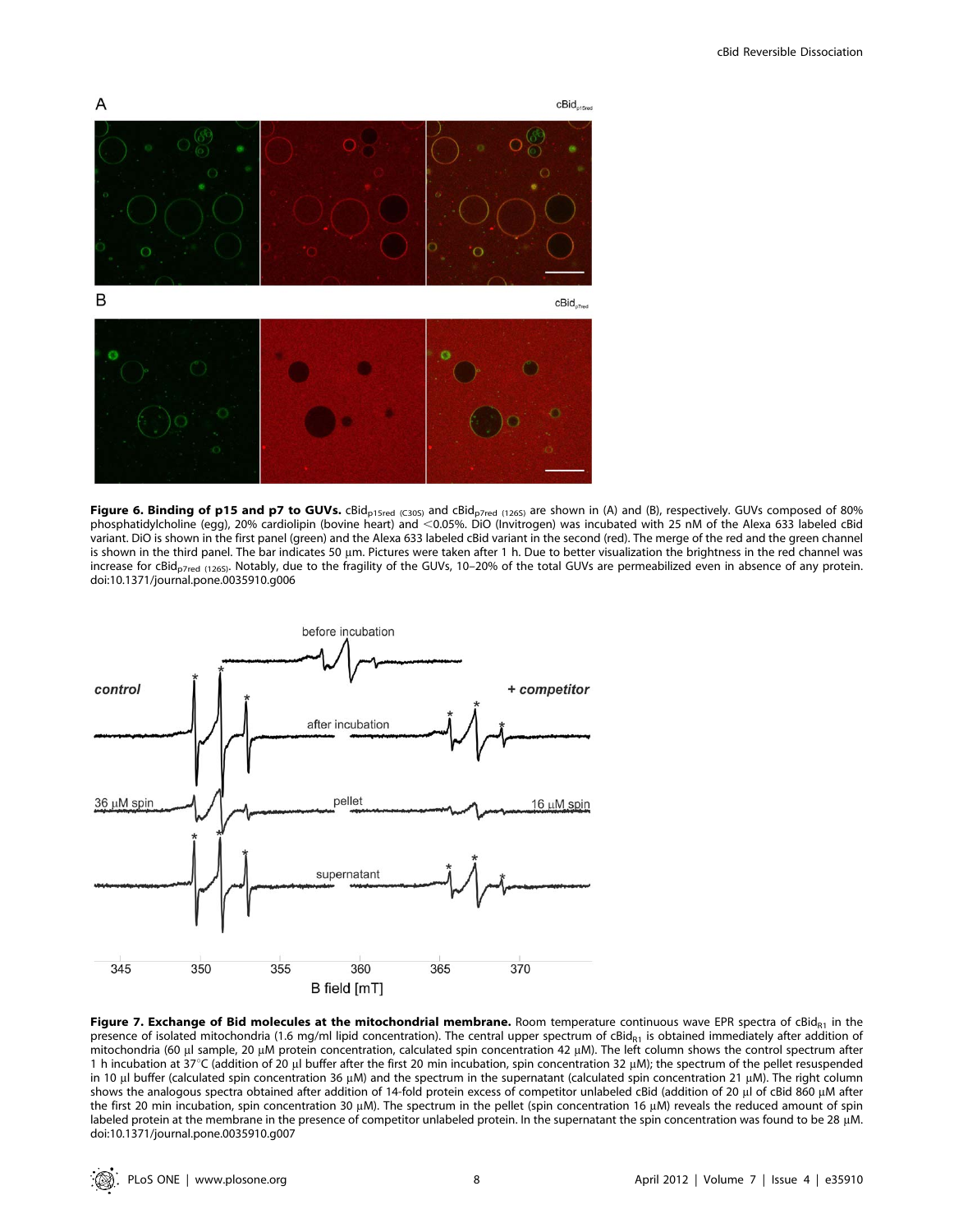The full dissociation of p15 from p7 in cBid was obtained only in the presence of detergents, and this dissociation is shown here by EPR to be fully reversible. Fluorescence methods validated the reversibility even at submicromolar concentration, indicating that the remarkably strong and specific interaction between the two protein fragments is a unique feature of cBid. Detergents are thought to destabilize the hydrophobic interface between p15 and p7, inducing the exposure of the hydrophobic protein core in full length Bid and dissociation of the two polypeptides in the cleaved variant. Interestingly, the hydrophobic interactions holding p7 and p15 together are strong enough to resist treatment with detergent micelles up to a certain concentration, and only high detergent concentration could lead to a complete complex dissociation. If fragment dissociation is a required step for Bax activation, the specific p15-p7 interactions might allow a series of complex dissociation and re-association events, which could possibly enable repetitive activation of several Bax proteins by the same Bid molecule, in line with the proposed ''hit-and-run'' model of Bidinduced Bax activation.

From experiments performed on isolated mitochondria, we found that cBid switches repeatedly between a soluble and a membrane-bound conformation. This is in line with our previous hypothesis that cBid catalyzes Bax membrane inserting [13].

Our results demonstrate that Bid reacts quite differently to the addition of detergents compared to Bax: Bax undergoes a conformational change triggering oligomer formation, whilst the hydrophobic core of FL-Bid is exposed to the solvent and cBid completely dissociates.

Moreover, Bid was found to be unable to build oligomers, either in the presence of detergents or in liposomes. Only the isolated tBid was shown to be prone to dimerization (via disulfide bridge formation) in the absence of reducing agents and the tBid dimers retained the ability to activate Bax (data not shown). However, in the cell tBid is probably monomeric, nonetheless tBid dimers were identified at the mitochondrial membrane [39] and the altered redox potential of a cell during apoptosis could possibly enable disulfide bridge formation (e.g. [40,41]).

Again in contrast to Bax, which is completely membrane inserted in the oligomeric form [13], addition of liposomes induced fragment dissociation in a small fraction of cBid and membrane binding of p15 (tBid). ECL and MOML liposomes induced only partial cBid disassembly and the p15 fragment was found in the membrane fraction, but the majority of the complexes did not change conformation and stayed in solution. Interestingly, the minor cBid disassembly causing p15 to interact with the membrane occurred immediately after liposomes addition (within 2 minutes) and the level of complex dissociation or membrane binding was not increasing over time. cBid showed a higher propensity to bind to mitochondria than to liposomes. Two factors can be important for cBid binding to membranes: one being a specific type of lipids (e.g. cardiolipin [42]), the other being a specific protein, as for example MTCH2/MIMP, recently found to facilitate tBid recruitment at the MOM [37]. The number of binding factors for cBid in the membrane determines the amount of bound cBid and interestingly mitochondria could bind more cBid than liposomes at similar lipid concentration (Fig. S5).

The exchange we found between membrane bound and soluble proteins implies that dissociation and association events are in equilibrium and cBid cycles between the solution and the membrane, or in other words that the binding of cBid to the membrane is transient. We suggest that this cycling has a functional significance, enabling Bid to act as a catalytic trigger or as a ''chaperone'' for the membrane insertion of other Bcl-2 proteins. In fact, the reversible disassembly and re-assembly of cBid would allow this assistance to occur repeatedly, and would explain why Bid completely activates Bax at stoichiometric ratios much less then 1:1 [13,14]. In contrast to cBid, tBid was found mainly membrane-associated. Notably, our experiments demonstrate clearly that p7 needs to be actively removed from the system (e.g. by degradation [17]), otherwise p15 and p7 are very likely to re-associate to form the complex.

Interestingly, a recent publication also showed a Bcl-xL dependent retranslocation of Bax from the outer mitochondrial membrane to the cytosol [43]. This, together with the data presented here, suggests that the interplay between the different Bcl-2 proteins and the mitochondrial membrane is even more complex than expected. More studies will be necessary to understand the complex interaction of all the players, to enable us in the future to manipulate these networks by drugs to desensitize cancer cells for apoptosis.

This study establishes an experimental setup to measure spin labeled proteins on mitochondria, a first step towards in vivo EPR for apoptotic proteins and highlights the very different modes of action of the two Bcl-2 proteins Bid and Bax. Bid is shown to be an extremely adaptable protein able to switch between soluble and membrane bound as well as open and closed conformations. This intrinsic adaptability may allow Bid to interact with Bax as well as with its counter-player Bcl-xL. Studies are in progress to delineate the conformational changes of the Bcl-2 proteins when the three active players Bid, Bax and Bcl-xL meet at the mitochondrial membrane.

# Materials and Methods

#### Expression and purification of Bid

Mouse Bid was expressed and purified according to [44] and [13]. Mouse Bid has one natural cysteine in p15 and one in p7, thus it was more suitable for EPR studies than the human Bid protein containing three cysteines in the N-terminal cleaved fragment. The plasmid containing the sequence for the Bid mutant was produced by site-specific mutagenesis of pET23-mouse\_Bid. The protein fragments obtained (cBid) were further purified by Niaffinity chromatography and analyzed by SDS- PAGE and LC-MS (micrOTOF LC, Bruker Daltonics, Billerica, MA). Bid was shown to be exclusively cleaved before Gly 60 (Gly 68 in the Histagged protein). tBid was eluted with buffer A (20 mM Tris, 150 mM NaCl, pH 7.5) containing 2% octyl-glucoside (Anatrace Inc, Maumee, OH). The detergent was afterwards removed by dialysis.

#### Isolation of mitochondria

Liver mitochondria were isolated from albino Wistar rats (150– 180 g) by differential centrifugation from the liver following [45]. The liver was quickly removed and was homogenized in a Potter-Evelhjem homogenizer with isolation medium containing 250 mM sucrose, 1 mM Tris-HCl, pH 7.4 at  $4^{\circ}$ C. The homogenate was centrifuged at  $1100 \times g$  for 10 min and the resulting supernatant was centrifuged at  $5000 \times g$  for 10 min. The obtained pellet was washed by resuspending in the same buffer, and centrifuged at  $12520 \times g$  for 10 min to obtain the mitochondrial pellet. Mitochondrial protein was assayed by the Biuret method. Quantitative phosphorus analysis to obtain the lipid content was performed according to [46]. The lipid concentration was determined to be 10 mg/ml. The mitochondria suspension was diluted with buffer A to reach 1.6 mg/ml final lipid concentration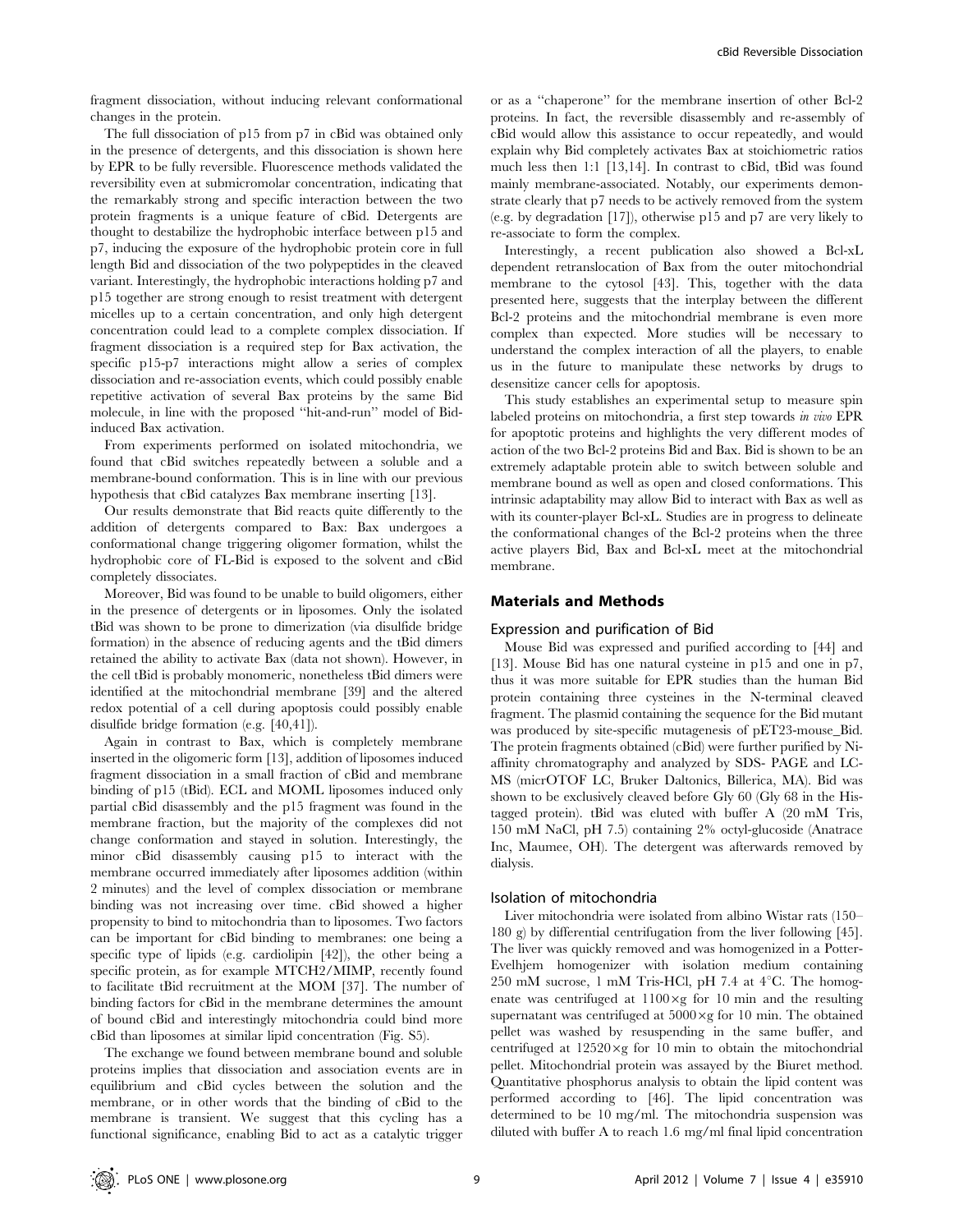(5 mg/ml protein concentration) and incubated with  $cBid_{R1}$  $(20 \mu M)$ .

# Spin labeling of Bid

The MTSSL spin label (1-oxyl-2,2,5,5-tetramethlpyrroline-3 methyl methanethiosulfonate, TRC, Toronto, Canada) was covalently attached to the cysteine residues of the monomeric Bid in water solution by overnight incubation at  $4^{\circ}$ C with 10-fold MTSSL molar excess in buffer A. Excess of label was removed by extensive dialysis. For tBid, a 2-fold MTSSL excess was used and the unbound label was only partially removed due to the tendency of tBid to aggregate.

#### Detergents and lipids

Detergents were purchased from Anatrace and lipids from Avanti polar lipids. The E. coli polar lipid mixture (20 mg/ml) in buffer A was used to prepare liposomes (ECL). Liposomes mimicking the mitochondrial outer membrane composition (MOML) were prepared as in [14] with 18.4 mg egg PC L-aphosphatidylcholine, 10 mg egg PE L-a phosphatidylethanolamine, 4.4 mg bovine liver PI L-x-phosphatidylinositol, 4.0 mg 18:1 phosphatidylserine, 3.2 mg cardiolipin hydrated in 2 ml of buffer A. Both liposomes were extruded at 400 nm prior to the measurements.

# Size exclusion chromatography

All size exclusion chromatography experiments were performed on a Superdex 75 column using a SMART chromatography system (GE Healthcare Bio-Sciences AB, Uppsala, Sweden).

# Circular-dichroism spectroscopy and secondary structure determination

The CD-spectra and melting curves were recorded on a Jasco J715 spectropolarimeter (Jasco, Gross Umstadt, Germany) with a Jasco PFD 350S Peltier type FDCD attachment for temperature control using a 0.1 mm quartz cuvette. Two spectra were accumulated per measurement using a data pitch of 0.1 nm, a scan speed of 20 nm  $s^{-1}$  and 1 nm slit width. The concentration of Bid was adjusted to 0.1–0.2 mg/ml. The content of secondary structure was calculated using the program CDNN [47].

#### SDS PAGE

Commercially available gels und buffers were used as described by the manufacturer (Invitrogen).

#### EPR spectroscopy

Room temperature continuous wave (cw) electron paramagnetic resonance (EPR) spectra were recorded on an Elexsys E500 Xband spectrometer equipped with a super high Q Bruker cavity, with 0.6 mW microwave power and 0.15 mT B-field modulation amplitude. Protein concentrations for EPR measurements were in the 40–180 micromolar range. For pulse EPR experiments samples were shock frozen in liquid nitrogen in quartz EPR tubes (3 mm outer diameter) in the presence of 30% v/v deuterated glycerol. Dipolar time evolution data were recorded at 50 K with a dead-time free four pulse sequence (double electron electron resonance, DEER [48]) at X-band frequencies with a Bruker Elexsys 580 spectrometer equipped with a Bruker Flexline splitring resonator ER 4118X-MS3 and a continuous flow He cryostat ESR900 (Oxford Instruments, Abingdon, Oxfordshire, UK). All observer pulses were set to 32 ns and the pump pulse to 12 ns. Deuterium nuclear frequencies were averaged. Data analysis was performed with the software DeerAnalysis2010 [49]. Continuous wave spectra and DEER traces were reproduced at least three times on different protein batches.

# Fluorescence spectroscopy

Fluorescence emission spectra were recorded on Bid derivatives  $(0.5 \mu M)$  on a Perkin-Elmer spectrometer (LS50B, Waltham MA) with excitation at 280 nm (5 nm slit width).

# Confocal microscopy

 $cBid$  was labeled with Alexa  $Fluor^@$  633 C5 maleimide (Invitrogen). GUVs containing 20% cardiolipin, 80% Egg-PC (mol/mol) and  $\leq 0.05\%$  DiO were formed by electroformation [50] and observed at room temperature in multitrack mode on a LSM710 confocal fluorescence microscope using a C-Apochromat  $40\times$  1.2 water immersion objective (Zeiss, Jena, Germany). For the first track, the excitation light was from an Ar-ion laser (488 nm) and a spectral beam guide was used to detect between 494 and 554 nm. For the second track, the sample was excited with a He-Ne laser at 633 nm and detected between 638 and 747 nm. Images were processed with ImageJ (http://rsbweb.nih. gov/ij/).

#### Supporting Information

Figure S1 Comparison of the CD spectra of Bid variants. Normalized CD spectra of FL-Bid, cBid and tBid in the absence and presence of detergent. Black and red, soluble and detergent-incubated (1% DDM) FL-Bid, respectively; gray and orange, soluble and detergent-incubated (1% DDM) cBid, respectively; blue, soluble tBid.



Figure S2 Reproducibility of the spectral features. A. Room temperature continuous wave EPR spectra of three different batches of spin-labeled cBid. B. DEER form factors and distance distributions obtained on two different batches of spin-labeled cBid (black and grey traces). (TIF)

Figure S3 Effect of detergents on singly labeled Bid. A. Room temperature continuous wave EPR spectra of  $FL-Bid_{R1}$ (upper panel, grey) and  $FL-Bid_{C126R1}$  (upper panel, black). Spectra of the singly labeled Bid moiety carrying the spin label at position 126 in the presence of 2% DDM and 2% OG are presented in red and cyan, respectively. Arrows highlight the immobile (i) and mobile (m) spectral components. (B) Analogous room temperature spectra of the cleaved variants. B. Room temperature continuous wave EPR spectra of  $cBid_{R1}$  and  $cBid_{C126R1}$  under the same conditions.



Figure S4 Reproducibility of the results obtained with mitochondria at lower protein concentrations. A. Room temperature continuous wave EPR spectra of  $cBid_{R1}$  in the presence of isolated mitochondria (2 mg/ml lipid concentration). The central upper spectrum of  $cBid_{R1}$  is obtained immediately after addition of mitochondria. The left column shows the control spectrum after 1 h incubation at  $37^{\circ}$ C (addition of 15 µl buffer after the first 20 min incubation, spin concentration 13  $\mu$ M); the spectrum of the pellet resuspended in  $10 \mu l$  buffer (calculated spin concentration 6.5  $\mu$ M) and the spectrum in the supernatant. The right column shows the analogous spectra obtained after addition of 20-fold protein excess of competitor unlabeled cBid (addition of 15  $\mu$ l of cBid 800  $\mu$ M after the first 20 min incubation, spin concentration 12.5  $\mu$ M). The spectrum in the pellet (spin concentration 3.5  $\mu$ M) reveals the reduced amount of spin labeled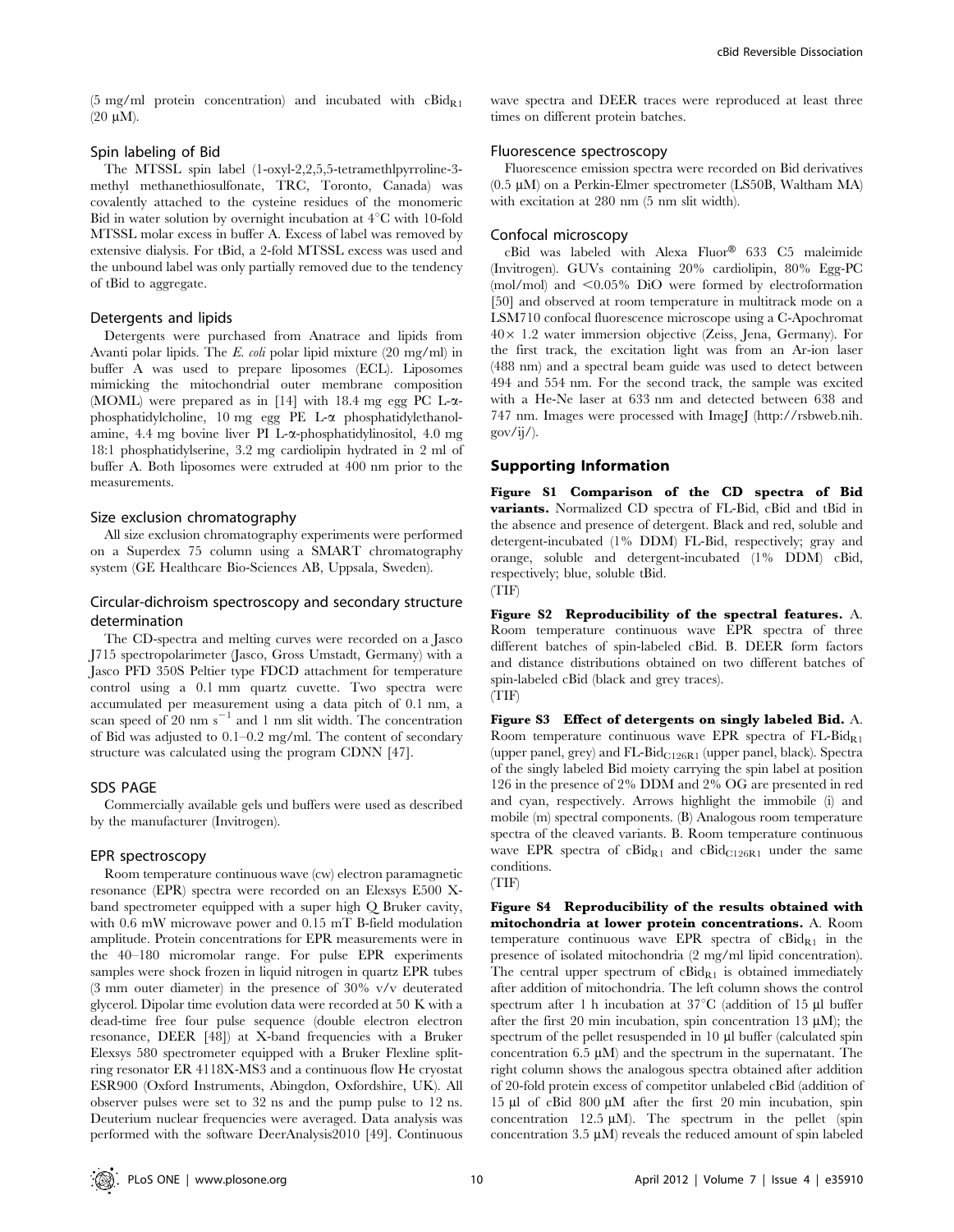protein at the membrane in the presence of competitor unlabeled protein. B. Zoom in a SDS-PAGE gel showing the comparison between the supernatant and pellet fractions used for the EPR experiments in the absence and presence of competitor. The fraction of non interacting p15 is visible in the supernatant fractions. In the pellet fractions a clear sign of p15 is visible only in the sample containing the excess of competitor unlabeled cBid. (TIF)

Figure S5 Comparison between mitochondria and E. coli liposomes. The upper central spectrum of cBidR1 is obtained immediately after addition of mitochondria (60 ml sample, calculated spin concentration  $42 \mu M$ ). Left, room temperature continuous wave EPR spectra of cBidR1 in the presence of isolated mitochondria (1.6 mg/ml lipid concentration) as in Fig. 7. The left column shows the control spectrum after 1 h incubation at  $37^{\circ}$ C (addition of 20 µl buffer after the first 20 min incubation, spin concentration 32  $\mu$ M); the spectrum of the pellet resuspended in 10  $\mu$ l buffer (calculated spin concentration 36  $\mu$ M) and the spectrum in the supernatant (calculated spin concentration 21  $\mu$ M). Right, analogous spectra obtained in the presence of

#### References

- 1. Kuwana T, Newmeyer DD (2003) Bcl-2-family proteins and the role of mitochondria in apoptosis. Current Opinion in Cell Biology 15: 691–699.
- 2. Cory S, Adams JM (2002) The Bcl2 family: regulators of the cellular life-ordeath switch. Nature reviews Cancer 2: 647–656.
- 3. Chipuk J, Moldoveanu T, Llambi F, Parsons M, Green D (2010) The BCL-2 Family Reunion. Mol Cell 37: 299–310.
- 4. Yip KW, Reed JC (2008) Bcl-2 family proteins and cancer. Oncogene 27: 6398–6406.
- 5. Li H, Zhu H, Xu CJ, Yuan J (1998) Cleavage of BID by caspase 8 mediates the mitochondrial damage in the Fas pathway of apoptosis. Cell 94: 491–501.
- 6. Luo X, Budihardjo I, Zou H, Slaughter C, Wang X (1998) Bid, a Bcl2 Interacting Protein, Mediates Cytochrome c Release from Mitochondria in Response to Activation of Cell Surface Death Receptors. Cell 94: 481–490.
- 7. Billen LP, Shamas-Din A, Andrews DW (2008) Bid: a Bax-like BH3 protein. Oncogene 27: S93–S104.
- 8. Antonsson B, Montessuit S, Sanchez B, Martinou J-C (2001) Bax Is Present as a High Molecular Weight Oligomer/Complex in the Mitochondrial Membrane of Apoptotic Cells. The Journal of biological chemistry 276: 11615–11623.
- 9. Youle RJ, Karbowski M (2005) Mitochondrial fission in apoptosis. Nature reviews Molecular cell biology 6: 657–663.
- 10. Chipuk JE, Bouchier-Hayes L, Green DR (2006) Mitochondrial outer membrane permeabilization during apoptosis: the innocent bystander scenario. Cell death and differentiation 13: 1396–1402.
- 11. Kuwana T, Bouchier-Hayes L, Chipuk JE, Bonzon C, Sullivan BA, et al. (2005) BH3 domains of BH3-only proteins differentially regulate Bax-mediated mitochondrial membrane permeabilization both directly and indirectly. Molecular Cell 17: 525–535.
- 12. Letai A, Bassik MC, Walensky LD, Sorcinelli MD, Weiler S, et al. (2002) Distinct BH3 domains either sensitize or activate mitochondrial apoptosis, serving as prototype cancer therapeutics. Cancer Cell 2: 183–192.
- 13. Bleicken S, Classen M, Padmavathi PVL, Ishikawa T, Zeth K, et al. (2010) Molecular Details of Bax Activation, Oligomerization, and Membrane Insertion. Journal of Biological Chemistry 285: 6636–6647.
- 14. Lovell JF, Billen LP, Bindner S, Shamas-Din A, Fradin C, et al. (2008) Membrane binding by tBid initiates an ordered series of events culminating in membrane permeabilization by Bax. Cell 135: 1074–1084.
- 15. Tan KO, Tan KML, Yu VC (1999) A Novel BH3-like Domain in BID Is Required for Intramolecular Interaction and Autoinhibition of Pro-apoptotic Activity. J Biol Chem 274: 23687–23690.
- 16. Kudla G, Montessuit S, Eskes R, Berrier C, Martinou J-C, et al. (2000) The Destabilization of Lipid Membranes Induced by the C-terminal Fragment of Caspase 8-cleaved Bid Is Inhibited by the N-terminal Fragment. J Biol Chem 275: 22713–22718.
- 17. Tait SWG, de Vries E, Maas C, Keller AM, D'Santos CS, et al. (2007) Apoptosis induction by Bid requires unconventional ubiquitination and degradation of its N-terminal fragment. The Journal of Cell Biology 179: 1453–1466.
- 18. Breitschopf K, Zeiher AM, Dimmeler S (2000) Ubiquitin-mediated Degradation of the Proapoptotic Active Form of Bid. The Journal of Biological Chemistry 275: 21648–21652.
- 19. Suzuki M, Youle RJ, Tjandra N (2000) Structure of Bax: Coregulation of Dimer Formation and Intracellular Localization. Cell 103: 645–654.
- 20. Sattler M, Liang H, Nettesheim D, Meadows RP, Harlan JE, et al. (1997) Structure of Bcl-xL-Bak Peptide Complex: Recognition Between Regulators of Apoptosis. Science 275: 983–986.

freshly extruded liposomes formed with E. coli polar lipid extract (5 mg/ml lipid concentration). The spin concentration calculated for all other fractions are presented in the figure. The pellet fraction contains about 3 times less cBidR1 than the mitochondrial counterpart, suggesting a higher tendency of cBid to interact with the mitochondria than with the liposomes. (TIF)

#### Acknowledgments

E.B. especially thanks G. Jeschke for stimulating discussion and F. Megli for providing the facilities for mitochondria purification. S.B thanks E. Weyher-Stingl for mass analysis, K. Zeth, H.-J. Steinhoff, G. Jeschke and D. Oesterhelt for support. Bid plasmids were kindly gifted by Bruno Antonsson.

#### Author Contributions

Conceived and designed the experiments: EB SB. Performed the experiments: EB SB. Analyzed the data: EB SB AGS. Contributed reagents/materials/analysis tools: EB SB AGS. Wrote the paper: EB SB AGS. Purified mitochondria: EC.

- 21. Muchmore SW, Sattler M, Liang H, Meadows RP, Harlan JE, et al. (1996) Xray and NMR structure of human Bcl-xL, an inhibitor of programmed cell death. Nature 381: 335–341.
- 22. McDonnell JM, Fushman D, Milliman CL, Korsmeyer SJ, Cowburn D (1999) Solution Structure of the Proapoptotic Molecule BID: A Structural Basis for Apoptotic Agonists and Antagonists. Cell 96: 625–634.
- 23. Chou JJ, Li H, Salvesen GS, Yuan J, Wagner G (1999) Solution structure of BID, an intracellular amplifier of apoptotic signaling. Cell 96: 615–624.
- 24. Hinds MG, Smits C, Fredericks-Short R, Risk JM, Bailey M, et al. (2006) Bim, Bad and Bmf: intrinsically unstructured BH3-only proteins that undergo a localized conformational change upon binding to prosurvival Bcl-2 targets. Cell Death Differ 14: 128–136.
- 25. Annis MG, Soucie EL, Dlugosz PJ, Cruz-Aguado JA, Penn LZ, et al. (2005) Bax forms multispanning monomers that oligomerize to permeabilize membranes during apoptosis. The EMBO journal 24: 2096–2103.
- 26. Garcia-Saez AJ, Mingarro I, Perez-Paya E, Salgado J (2004) Membrane-Insertion Fragments of Bcl-xl, Bax, and Bid. Biochemistry 43: 10930–10943.
- 27. Dewson G, Kratina T, Czabotar P, Day CL, Adams JM, et al. (2009) Bak Activation for Apoptosis Involves Oligomerization of Dimers via Their  $\pm 6$ Helices. Molecular Cell 36: 696–703.
- 28. Oh KJ, Singh P, Lee K, Foss K, Lee S, et al. Conformational Changes in BAK, a Pore-forming Proapoptotic Bcl-2 Family Member, upon Membrane Insertion and Direct Evidence for the Existence of BH3-BH3 Contact Interface in BAK Homo-oligomers, 28924–28937.
- 29. Oh KJ, Barbuto S, Meyer N, Kim R-S, Collier RJ, Korsmeyer SJ (2005) Conformational Changes in BID, a Pro-apoptotic BCL-2 Family Member, upon Membrane Binding: A SITE-DIRECTED SPIN LABELING STUDY. J Biol Chem 280: 753–763.
- 30. Gong X-NC, Franzin J, Zhai C, Reed D, Marassi JC, F (2004) Conformation of Membrane-associated Proapoptotic tBid. J Biol Chem 279: 28954–28960.
- 31. Billen LP, Kokoski CL, Lovell JF, Leber B, Andrews DW (2008) Bcl-XL Inhibits Membrane Permeabilization by Competing with Bax. PLoS Biol 6: e147.
- 32. Garcia-Saez AJ, Ries J, Orzaez M, Perez-Paya E, Schwille P (2009) Membrane promotes tBID interaction with BCLXL. Nature structural & molecular biology 16: 1178–1185.
- 33. Minn AJ, Velez P, Schendel SL, Liang H, Muchmore SW, et al. (1997) Bcl-xL forms an ion channel in synthetic lipid membranes. Nature 385: 353–357.
- 34. Bleicken S, Zeth K (2009) Conformational changes and protein stability of the pro-apoptotic protein Bax. Journal of bioenergetics and biomembranes 41: 29–40.
- 35. Krstić I, Hänsel R, Romainczyk O, Engels JW, Dötsch V, et al. (2011) Long-Range Distance Measurements on Nucleic Acids in Cells by Pulsed EPR Spectroscopy. Angewandte Chemie International Edition 50: 5070–5074.
- 36. Azarkh M, Okle O, Eyring P, Dietrich DR, Drescher M (2011) Evaluation of spin labels for in-cell EPR by analysis of nitroxide reduction in cell extract of Xenopus laevis oocytes. Journal of Magnetic Resonance 212: 450–454.
- 37. Zaltsman Y, Shachnai L, Yivgi-Ohana N, Schwarz M, Maryanovich M, et al. (2010) MTCH2/MIMP is a major facilitator of tBID recruitment to mitochondria. Nature Cell Biology 12: 553–562.
- 38. Montessuit S, Somasekharan SP, Terrones O, Lucken-Ardjomande S, Herzig S, et al. (2010) Membrane Remodeling Induced by the Dynamin-Related Protein Drp1 Stimulates Bax Oligomerization. Cell 142: 889–901.